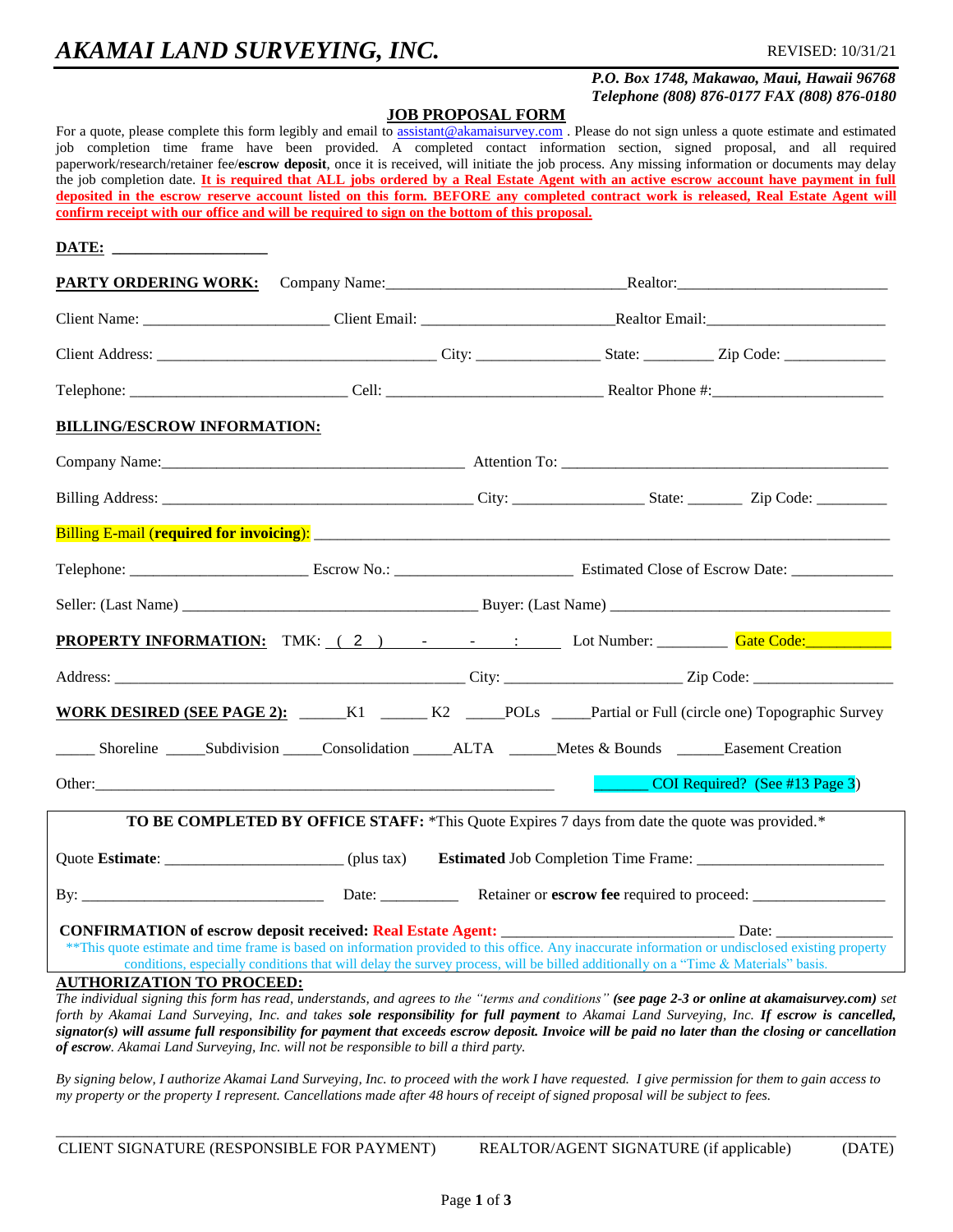# TERMS AND CONDITIONS (PART I)

\*\*\*ALL survey requests must be accompanied by as much prior research as possible including any evidence maps, sketches, or written agreements (recorded or not recorded) that will help us determine the boundary(s) and easement(s) that are together with or reserving there from subject parcel\*\*\*

#### K-1:

- Boundary Staking of RECORD boundary corners ONLY
- Sketch NOT included see K2
- POLs (Points-on-line) are extra points on a boundary line are NOT included and must be requested BEFORE a quote is provided
- Easements are NOT included in a stakeout UNLESS requested in advance prior to providing a quote
- Current Preliminary Title Report and/or Deed (with land description) are required before initiation of new job

#### K-2:

- Boundary Staking of RECORD boundary corners
- Survey along boundary lines ONLY
- Structures (houses, garages, sheds, etc.) NOT included (unless near property boundary) must be requested BEFORE a quote is provided
- Current Preliminary Title Report and/or Deed (with land description) are required before initiation of new job
- Sketch is provided showing encroachments along the property lines
- Certification letter provided stating areas of concern near property boundary (i.e. fences, walls, roof overhands, etc.)
- \*\*Points in Streams, gulches or dangerous conditions may not be found or set\*\*

Topographic Survey – Whole Property or Partial (Circle One):

- MUST provide a sketch of the area requested for both whole and partial (preferably a google earth image showing existing structures and features in order to provide an accurate quote)
- Pictures of the current property conditions are appreciated
- Current Preliminary Title Report and/or Deed (with land description) are required before initiation of new job
- Does NOT include a boundary staking or the areas of concern report for encroachments(must be an additional request prior to providing a quote)
- Does NOT show EVERY detail, but will include the significant ones (i.e. LARGE trees, fences, walls, structures, concrete work, etc.)

#### Shoreline Survey:

- Current Preliminary Title Report and/or Deed (with land description)are required before initiation of new job
- Any encroachments to the Shoreline must have an existing easement or an easement must be acquired before submittal to the State
- Requires an owner consent letter, additional fees to DLNR for application and travel reimbursement
- Preparation of a plat to be submitted to state (usually required for any renovations, remodels, construction, etc. on a property with a shoreline)

Subdivision, Lot Consolidation, Consolidation and Resubdivision (Circle One)

- A formal quote will be provided for Preliminary Subdivision, Final Subdivision, and Final Stakeout with Land **Descriptions**
- Acceptance of any given subdivision or consolidation is out of our control and is at the discretion of the County of Maui or State of Hawaii.
- Any property that is Land Court must have a lawyer BEFORE any work is initiated.

Creation of Easement (waterline, sewer, access, etc.)

- Must provide a sketch of the area
- Must provide any evidence maps, sketches, or written agreements (recorded or not recorded that will help us determine the boundary(s) and easement(s) that are together with or reserving there from subject parcel

POLs (Points-on-Line)

Must provide a sketch "red-lining" or "highlighting" the specific boundary lines where POLs will be placed

Metes and Bounds (aka Legal Description or Land Description)